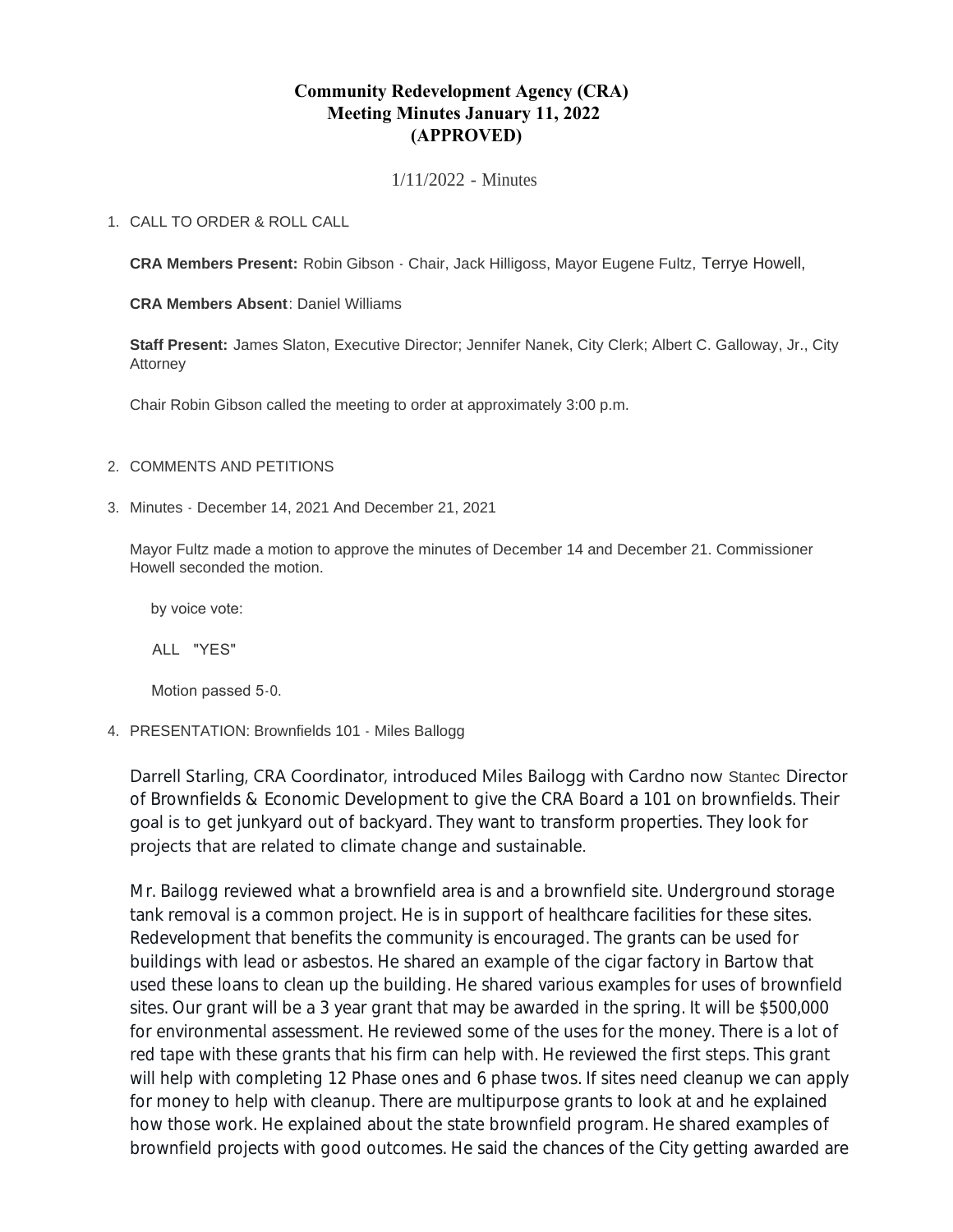high. They will help us develop a work plan and identify other grants to move these projects forward.

Chair Gibson said we have lots of good community support. He supports the involvement of the CRA. We are on the move. He asked about the fertilizer plant on Scenic Highway. Scenic HWY is a gateway for Lake Wales. He asked if he has experience with this type of project. Mr. Ballogg said yes and it depends on what the community wants to see there. He shared similar projects.

Commissioner Howell asked about the number of sites in Lake Wales. Mr. Ballogg said the proposed amount is a good number to get a grant and allows for flexibility. Commissioner Howell asked what the City share was. Mr. Ballogg said none. Commissioner Howell asked about the cleanup. Mr. Ballogg said that would be a future grant. The assessment allows for future planning. The CRA would have to own the property. Chair Gibson asked about the status of the property.

Albert Galloway, Jr., City Attorney, said the CRA or City owns it already. Mr. Slaton said that staff is working with Cardno on that site.

Chair Gibson asked about asbestos at the Seminole Hotel. Mr. Galloway said that a survey was done. Mr. Ballogg said a cleanup grant can be used to address asbestos.

Mayor Fultz said he is glad to see forward movement on that property.

Mr. Slaton asked if there are incentives for cleanup. Mr. Ballogg said yes there are incentives in the form of tax credits if a company cleans up a property. There are many other local incentives too. These were discussed.

Commissioner Hilligoss asked what economic development projects are allowed. Mr. Ballogg said anything that creates jobs like a grocery store where there isn't one.

Mr. Ballogg said he looks forward to working with us. We want to make a visible statement. Plans can bring people together.

5. Purchase Of Property On A Street For \$30,000.

[Begin Agenda Memo]

**SYNOPSIS:** The purpose of this request is to consider the purchase of property owned by Mr. Edward Anthony at 0 A Street, parcel number 27-29-35-879000-001020.

# **RECOMMENDATION**

It is recommended the CRA Board approve the following actions:

1. Authorize the purchase of the property at 0 A Street for \$30,000. This property is identified by parcel number 27-29-35-879000-001020.

2. Authorize the Executive Director of the CRA to sign a vacant land contract with the property owner.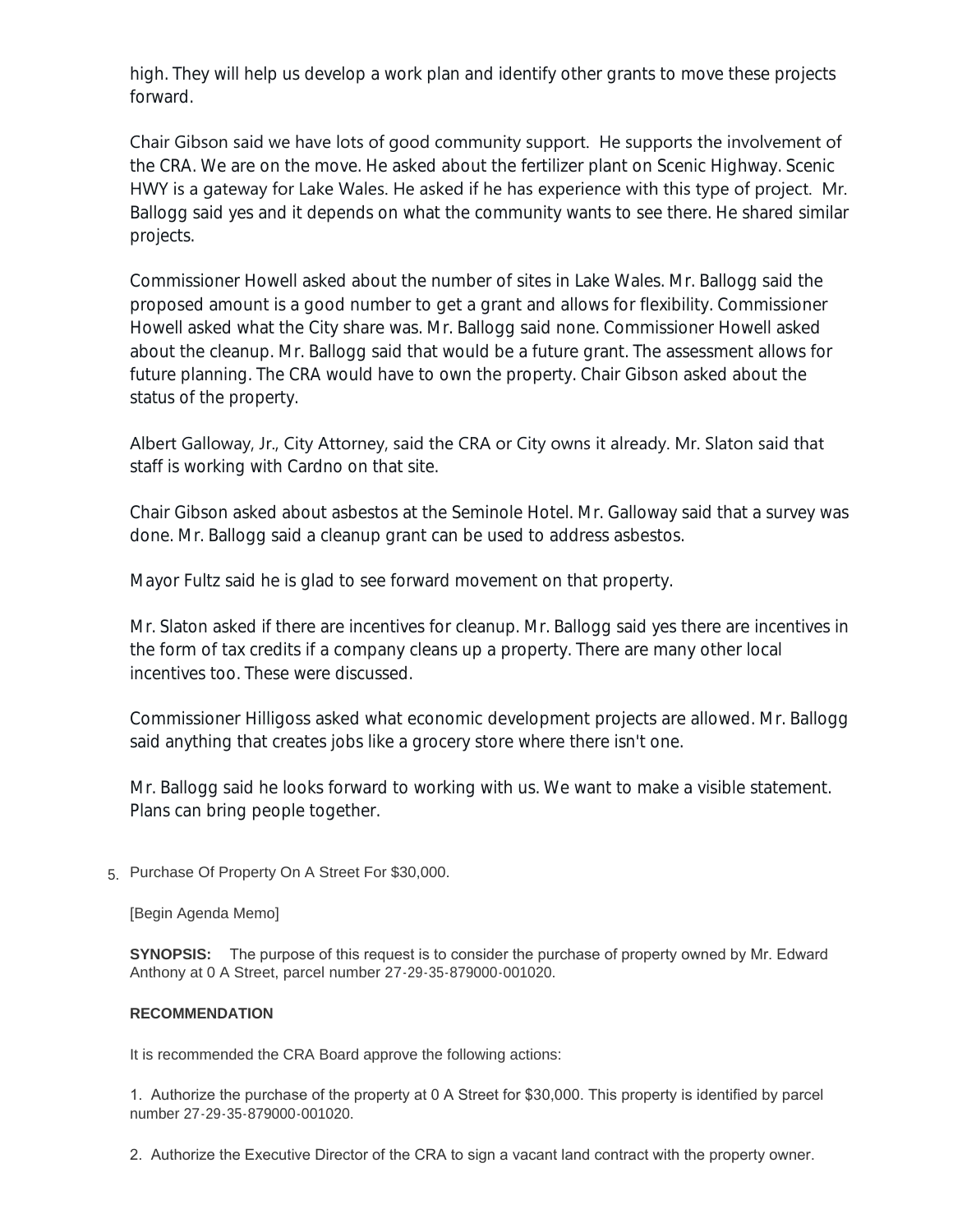### **BACKGROUND**

In an effort to encourage housing redevelopment on A Street, staff is seeking to purchase the property at 0 A Street, identified by parcel number 27-29-35-879000-001020. With this key piece of property, the CRA has the opportunity to construct the pedestrian trail on the Westside of A Street in the future.

The redevelopment of the parcel located at A Street as an important step in continuing housing development within the Northwest neighborhood. Using other housing development in the neighborhood as a model, there can be two homes constructed on A Street that would fit the areas affordable housing needs.

The City would look to work with a developer to build two 3/2 single family unit home that meets HUDs definition for affordable housing.

We will be partnering with developer Keystone Challenge Fund to create the Keystone Phase III build on these lots

KEYSTONE CHALLENGE FUND OVERVIEW AND PLANS FOR REDEVELOPMENT

Keystone Challenge Fund is a Community Housing Development Organization (CHDO) that serves to develop affordable housing specifically in low-income communities.

For over 30 years, Keystone has provided affordable housing to low and moderate-income homebuyers to connect families with homeownership. As a result, nearly 4,300 families have become homeowners throughout Polk County.

In 2021, the CRA and the City partnered with Keystone for the project, Keystone Phase I and II. Keystone was able to build four single family unit homes and rehabilitate two homes on B Street.

## LAKE WALES CONNECTED PLAN ACTION STEPS

Action # Description

9 Provide down payment assistance and low-interest mortgages for infill housing in the Northwest Neighborhood

27 Identify properties owned by CRA or the City and explore joint ventures for new housing

38 Provide first-time homebuyer counseling and education (NOTE: For this project, this service will be provided by Keystone Challenge Fund)

39 Provide down payment assistance and low-interest mortgages for infill housing

#### **FISCAL IMPACT**

The CRA will pay \$30,000 to purchase the property on A Street.

The \$30,000 will come out of the Land-Strategic Development Line Item. These funds are available under the budget line item.

#### **OTHER OPTIONS**

Not accept CRA staff recommendation.

[End Agenda memo]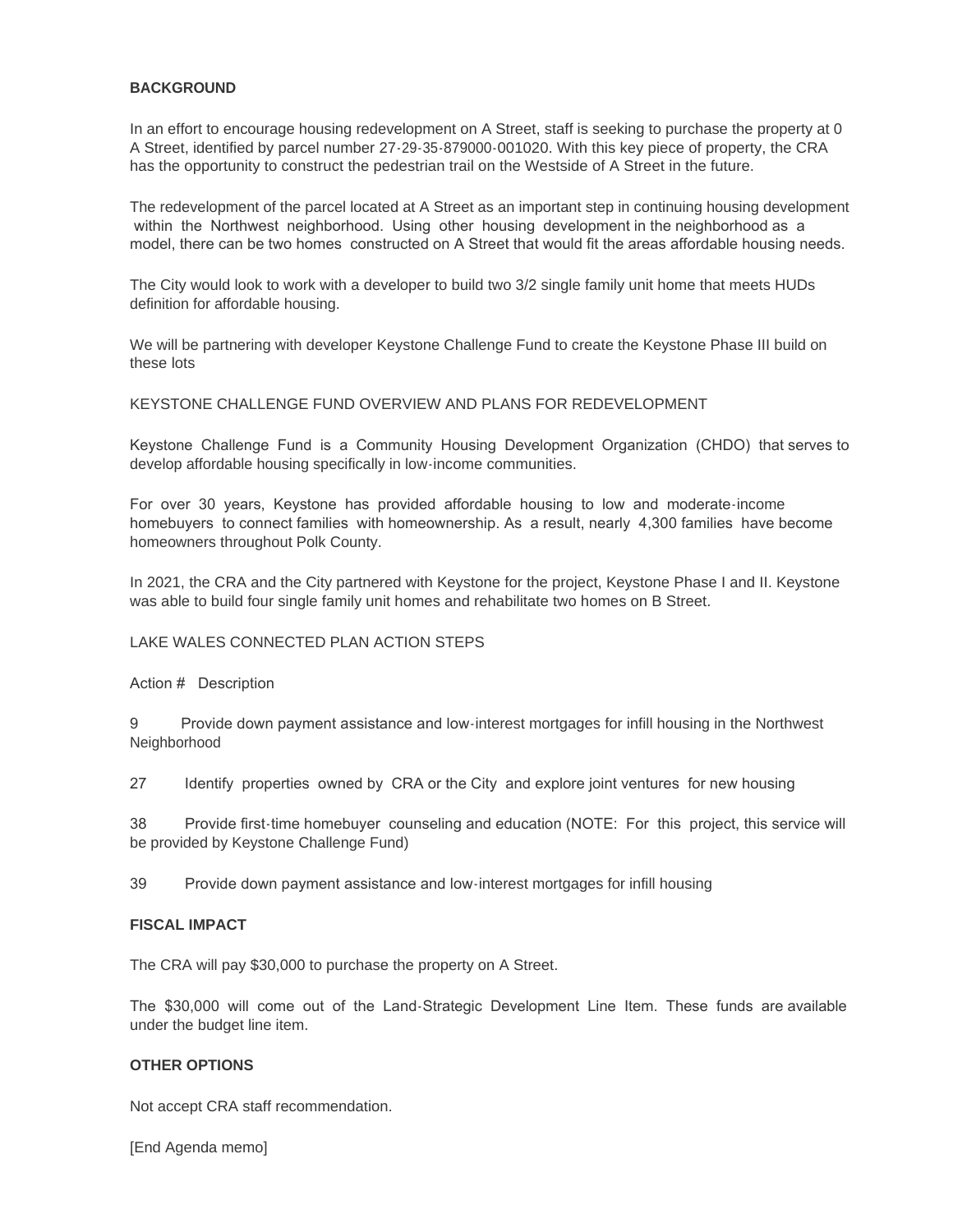Darrell Starling, CRA Project Manager, reviewed this item. James Slaton, Executive Director, said the County and Keystone are eager to do another phase with us.

Commissioner Howell made a motion to approve this purchase. Mayor Fultz seconded the motion.

Roll Call vote:

Commissioner Howell "YES"

Mayor Fultz "YES"

Commissioner Williams "YES"

Commissioner Hilligoss "YES"

Chair Robin Gibson "YES"

Motion passed 5-0.

#### 6. EXECUTIVE DIRECTOR'S REPORT

James Slaton, Executive Director, announced two promotions. Darrell Starling is now a CRA Project Manager and Cheryl Baksh is the new CRA Specialist. He congratulated them and commended their hard work.

Chair Gibson asked about the Park Avenue Connector Trail. Mr. Slaton said their will be an agenda item in February. They are meeting with the low bidder soon to address the increase cost and value engineer the project to bring the cost down. Chair Gibson asked when we might turn date. Mr. Slaton said he does not know. He will know more after the next meeting.

Chair Gibson asked about Park Avenue, Scenic to Wetmore, and bids are done where are we. Mr. Slaton said we are working with FDOT permitting and it may be 60 days to get specifications. Michael Manning, Assistant to the City Manager, said we are between crafting the construction documents and actually bidding the project. There will be significant work on Scenic. All the components take time to review. Chair Gibson expressed concern with how slow FDOT is.

Chair Gibson expressed concerns about the Grove Manor project and reviewed the efforts to get funding to redevelop that property. He asked about the letter sent to the Housing Authority requesting them to get a new firm. Mr. Slaton said he sent the letter and offered to help with process to find a new firm. Representatives from the firm Smith and Henzy had not seen the letter and he sent a copy to them. Chair Gibson said we have committed \$1million to make this happen. He recommended meeting with the Housing Authority at the next CRA meeting to discuss this issue. Commissioner Howell agreed. If this group keeps dropping the ball then we need another meeting to discuss it. The City's money needs to go in the right direction. She agreed to meet with the Housing Authority about this. Mayor Fultz agreed with meeting the board to make sure they have seen the letter and see what the Housing Authority desires. Commissioner Hilligoss says he does not want to lose time. Chair Gibson asked if the board got the letter. Narvelle Petersen said he had not seen the letter. Michelle Threatt said she got an email with the letter. Mr. Slaton said he emailed the board a copy of the letter. There was consensus to schedule a joint meeting. Mr. Petersen said he would like the Housing Authority to meet first so they can discuss before this joint meeting. Chair Gibson agreed and said that is a good idea. He said the plan will include open space that we could sell. Mr. Slaton said if we do an RFQ that the current company could submit their qualifications to compare them to others. We might better understand all the pieces.

Chair Gibson asked about the Seminole hotel bid process. Mr. Slaton said disposition is easy, we will advertise for a proposal. This is public. Proposals will be ranked and a recommendation will be brought to the board. Chair Gibson said he wanted to avoid criticism on how this is handled.